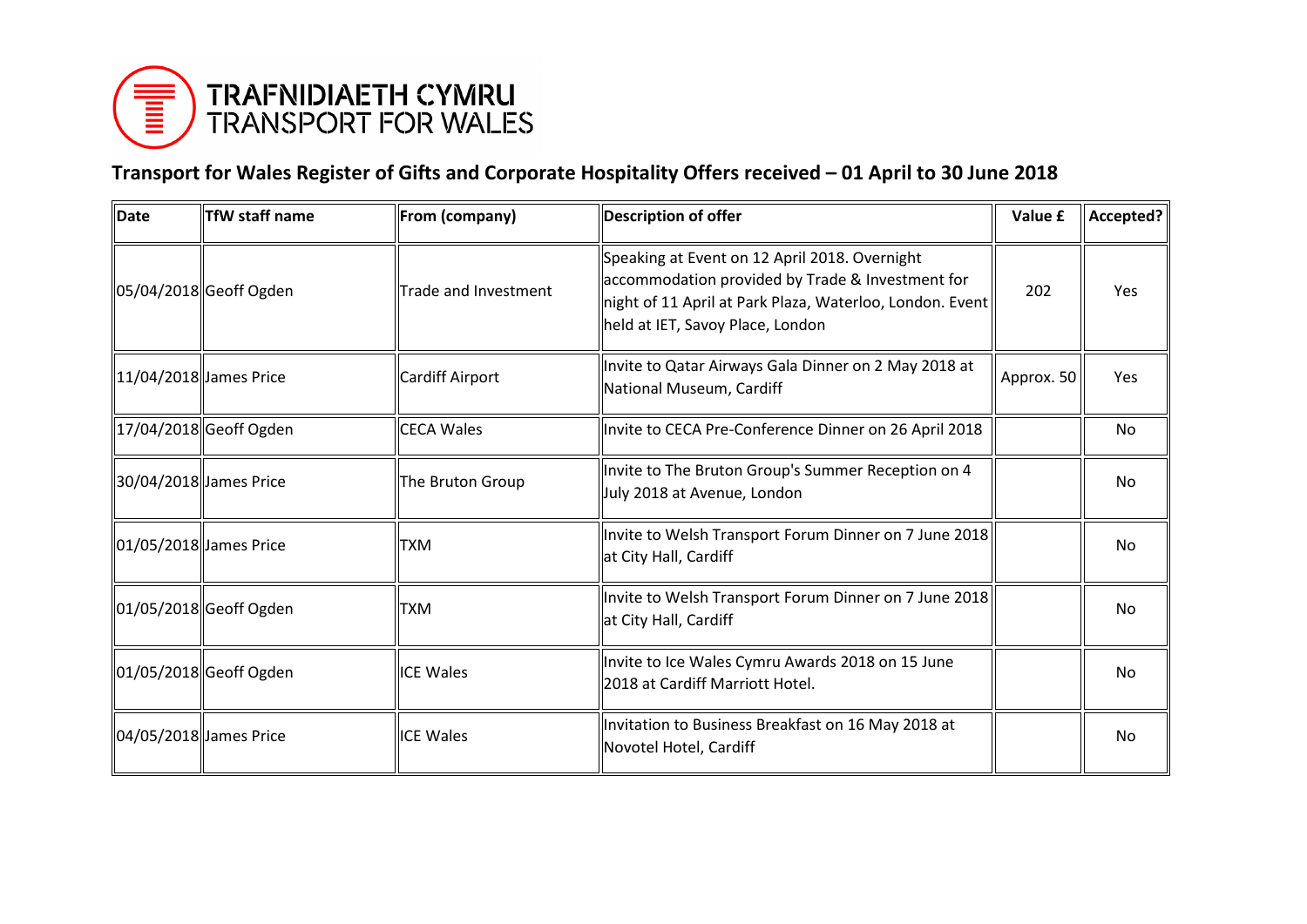

|                         | 04/05/2018 Mark Seaman              | Costain Ltd            | Invitation to CECA Annaul Dinner on 11 May 2018 at<br>Hilton Hotel, Cardiff                           | No |
|-------------------------|-------------------------------------|------------------------|-------------------------------------------------------------------------------------------------------|----|
|                         | 09/05/2018 Geoff Ogden              | <b>Tata Steel</b>      | Invite to Welsh Transport Forum Dinner on 7 June 2018<br>at City Hall, Cardiff                        | No |
|                         | 09/05/2018 Gunther Kostyra          | Tata Steel             | Invite to Welsh Transport Forum Dinner on 7 June 2018<br>at City Hall, Cardiff                        | No |
| 10/05/2018  James Price |                                     | <b>GFG Alliance</b>    | Invite to Beyonce and Jay Z Concert on 6 June 2018 at<br>Principality Stadium, Cardiff                | No |
| 15/05/2018  James Price |                                     | <b>AECOM</b>           | Invite AECOM Infrastructure Dinner and Roundtable<br>Discussion - 14 June 2018, London                | No |
| 16/05/2018  James Price |                                     | The Chemistry Club     | Invite to Summer Reception on 26 June 2018 at<br>Orangery, Cavendish Square, London                   | No |
|                         | 16/05/2018  Geoff Ogden             | The Chemistry Club     | Invite to Summer Reception on 26 June 2018 at<br>Orangery, Cavendish Square, London                   | No |
|                         | 18/05/2018  Geoff Ogden/James Price | Peloton Events         | Invite to Welsh Transport Forum Dinner on 7 June 2018<br>at City Hall, Cardiff                        | No |
|                         | 22/05/2018 Geoff Ogden              | <b>ACE Cymru Wales</b> | Invite to ACE Joint Working Breakfast Event on 21 June<br>2018 at Arup Hub, Pier Head Street, Cardiff | No |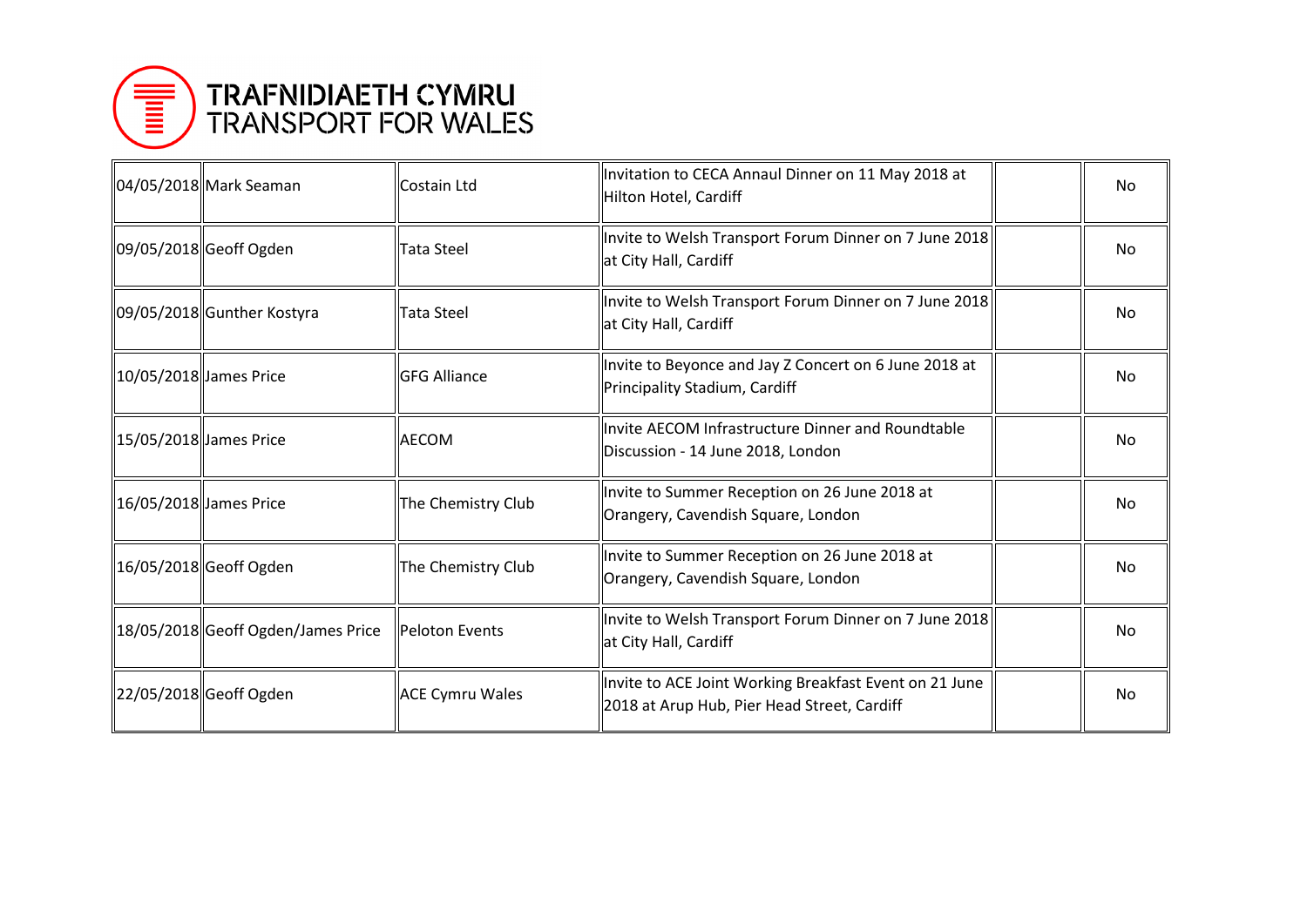

| 25/05/2018 James Price  |                         | <b>Arriva Trains Wales</b> | Invite to join Tom Joyner on 19 June 2018 to travel to<br>Llandudno on Gerald with a three-course meal prior to<br>the Wales Route Supervisory Board Meeting  |     | No         |
|-------------------------|-------------------------|----------------------------|---------------------------------------------------------------------------------------------------------------------------------------------------------------|-----|------------|
|                         | 29/05/2018 Mark Seaman  | <b>Arcadis</b>             | Invite to ICE Dinner on 15 June 2018                                                                                                                          |     | No         |
| 06/06/2018 James Price  |                         | Odgers                     | Invite to Odgers Wales 10th Anniversary Party on 13th<br>September 2018 at the Royal Welsh College of Music &<br>Drama, Cardiff                               |     | Yes        |
|                         | 06/06/2018 Geoff Ogden  | Odgers                     | Invite to Odgers Wales 10th Anniversary Party on 13th<br>September 2018 at the Royal Welsh College of Music &<br>Drama, Cardiff                               |     | Yes        |
|                         | 08/06/2018 Alan Edwards | Welsh Government           | <b>Business Dinner with Heathrow Airport Expansion</b><br>Team - 28 June 2018 at the St David's Hotel, Cardiff                                                |     | <b>Yes</b> |
| 12/06/2018  James Price |                         | New Civil Engineer         | Invite to NCE UK Transport VIP Breakfast Briefing on 4<br>July 2018, London                                                                                   |     | No         |
| 14/06/2018  James Price |                         | <b>Network Rail</b>        | Invite to Transport Leaders Breakfast Discussion on 6<br>July 2018 at St Patrick's House, Cardiff                                                             |     | No         |
| 18/06/2018 James Price  |                         | Deloitte                   | Invite to Economic Update and Discussion Events -<br>Roundtable Lunch in Bristol on 5 July 2018 and Private<br>Dinner in Cardiff on 5 July 2018               |     | No         |
| 20/6/2018               | Mark Seaman             | <b>Welsh Government</b>    | Overnight accommodation - London in advance of<br>meeting with counsel to support ongoing dispute<br>resolution process - administrative efficiency for WG to | 200 | Yes.       |